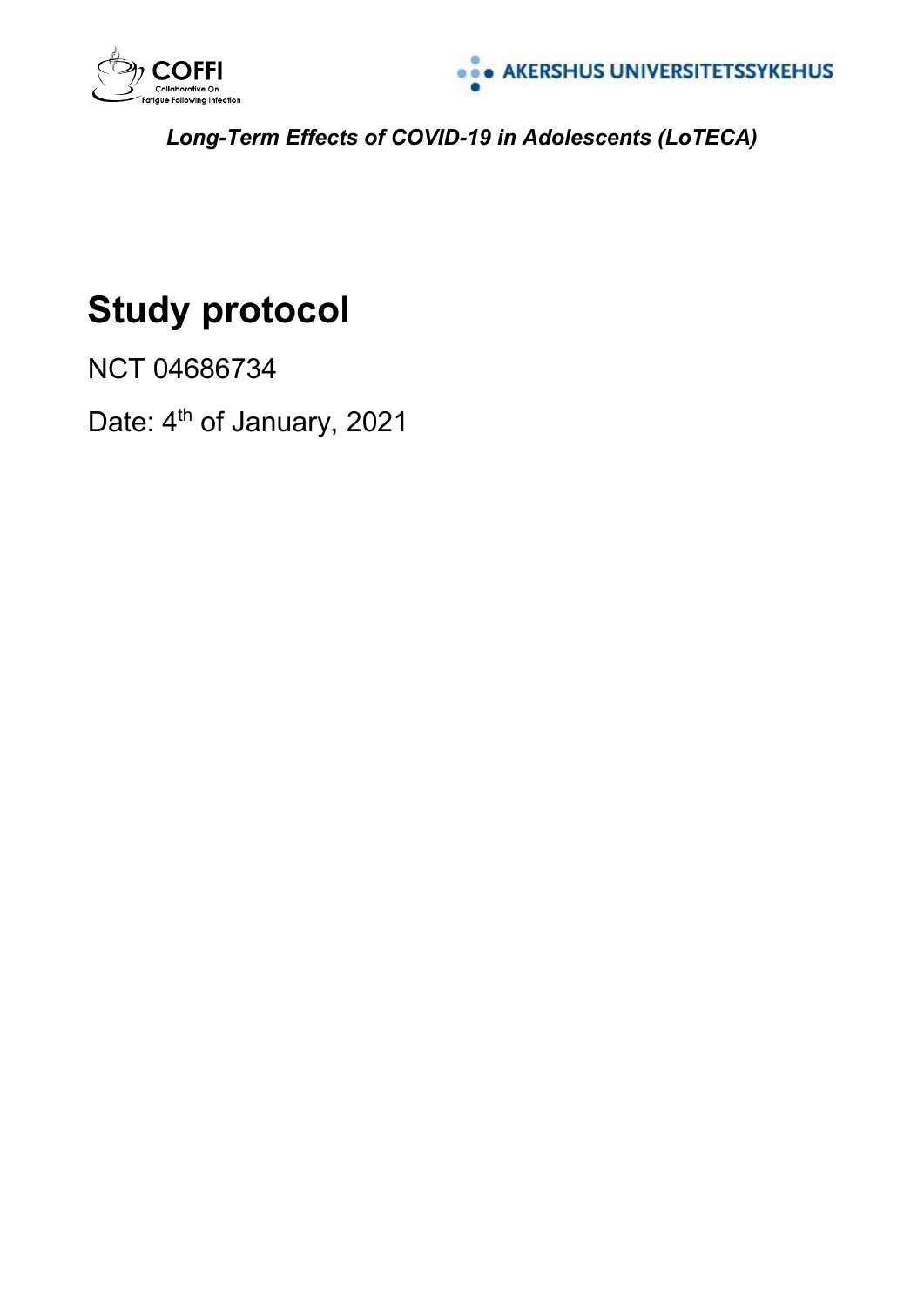# **Project description**

#### *1. State of the art, knowledge needs and project objectives*

**The Coronavirus Disease 2019 pandemic has high mortality; in general, children are mildly affected** The Coronavirus Disease 2019 (COVID-19) pandemic, caused by Severe Acute Respiratory Syndrome Coronavirus 2 (SARS-CoV-2), is a tremendous threat to human health and welfare worldwide.<sup>55</sup> The clinical presentation varies from asymptomatic infection over mild upper respiratory tract illness to severe viral pneumonia causing Acute Respiratory Distress Syndrome (ARDS) and respiratory failure; old age and chronic cardiovascular morbidity are important risk factors for severe outcome. 56

Evidence suggests that previously healthy children are usually mildly affected by SARS-CoV-2 in the acute phase. A nation-wide retrospective study in China including 2143 children with COVID-19 reported "severe" or "critical" disease among 6 % only; age  $\leq 1$  year was a risk factor.<sup>13</sup> Two other Chinese studies of hospitalized children during the height of the pandemic in the city of Wuhan showed excellent recovery in the great majority, and only one death.<sup>29,32</sup> Corroborating these results, statistics from the outbreak in Italy report only 1.2% COVID-19 cases and no deaths  $\leq 18$  years of age.<sup>30</sup>

# **Long-lasting complications to COVID-19 in children might be development of post-infectious chronic fatigue and chronic fatigue syndrome**

Despite the relatively mild clinical presentation of COVID-19 in children, the long-lasting medical effects of is unknown at the moment. However, as fatigue seems to be a prominent symptom of COVID-19 infection.<sup>13</sup> it is conceivable – and in line with preliminary reports - that post-infectious chronic fatigue (PICF) might develop in vulnerable individuals, of which a subgroup may fulfill diagnostic criteria for the Chronic Fatigue Syndrome (CFS). PICF/CFS is a well-known sequel of several other infections, such as Epstein-Barr virus  $(EBV)$ .<sup>17,22</sup> Normally, increased load of the infectious agent is not reported in PICF/CFS.<sup>5,25</sup> The underlying causes remain elusive; however, autoimmunity is a possible mechanism. The most consistent immune alteration is a tendency towards low-grade systemic inflammation, as reflected in significantly elevated serum C-reactive protein  $(CRP)$ , <sup>25,53</sup> elevated pro-inflammatory cytokines, <sup>24,39</sup> and increased levels of innate immunity gene products in whole blood gene expression analyses.<sup>41</sup> Alternatively, immune disturbances might be a side-effect which is not causally involved in PICF/CFS symptoms and disabilities. Recent neurobiological studies suggest that PICF/CFS is related to misguided automatic and unconscious predictions.<sup>26,54</sup> This alternative model is supported by evidence of psychosocial factors (such as negative life events and trait negative affectivity) being risk factors for long-lasting post-infectious conditions.

PIFC/CFS is a significant health problem among adolescents: Disability is often severe, treatment options are limited, and there is a strong negative impact upon academic development, social security systems, and family networks.<sup>19</sup> The societal costs are correspondingly large.<sup>47</sup> The present pandemic provides a unique opportunity to further scrutinize the disease mechanisms underlying PIFC/CFS in children.

# **COVID-19 is associated with inflammatory enhancement; a "cytokine storm" might contribute to development of respiratory failure**

At a gross level, the immunological host response to SARS-CoV-2 is characterised by increased levels of circulating proinflammatory cytokines; this inflammatory enhancement, which might escalate towards a "cytokine-storm", is thought to contribute significantly to tissue damage and clinical deterioration, including severe pulmonary pathology and ARDS.<sup>8,46,58</sup>

Interestingly, SARS-CoV infection is also associated with a delayed expression of type I interferon (IFN) signaling, which is a crucial part of the innate defense against viral infections. <sup>36</sup> Type I IFN signaling is initiated by pattern recognition receptors (such as the Toll-like receptors) in responses to viral nucleic acid; the subsequent intracellular cascade promotes the synthesis of type I interferons (IFNs), which in turn activate the JAK-STAT signal pathway promoting the expression of IFN-stimulated genes (ISGs). <sup>40</sup> One effect of this signaling cascade is increased transcription of the APOBEC3-family of deoxycytidine deaminases that counteract a broad range of retroviruses, including coronaviridae. 2,38 The net result is a limitation of virus spread. The N protein of SARS-CoV seems to antagonize the type I interferon (IFN) signaling by interacting with the pattern recognition receptors, thereby enabling the virus to escape this host response;<sup>33</sup> other viral mechanisms might contribute as well. 8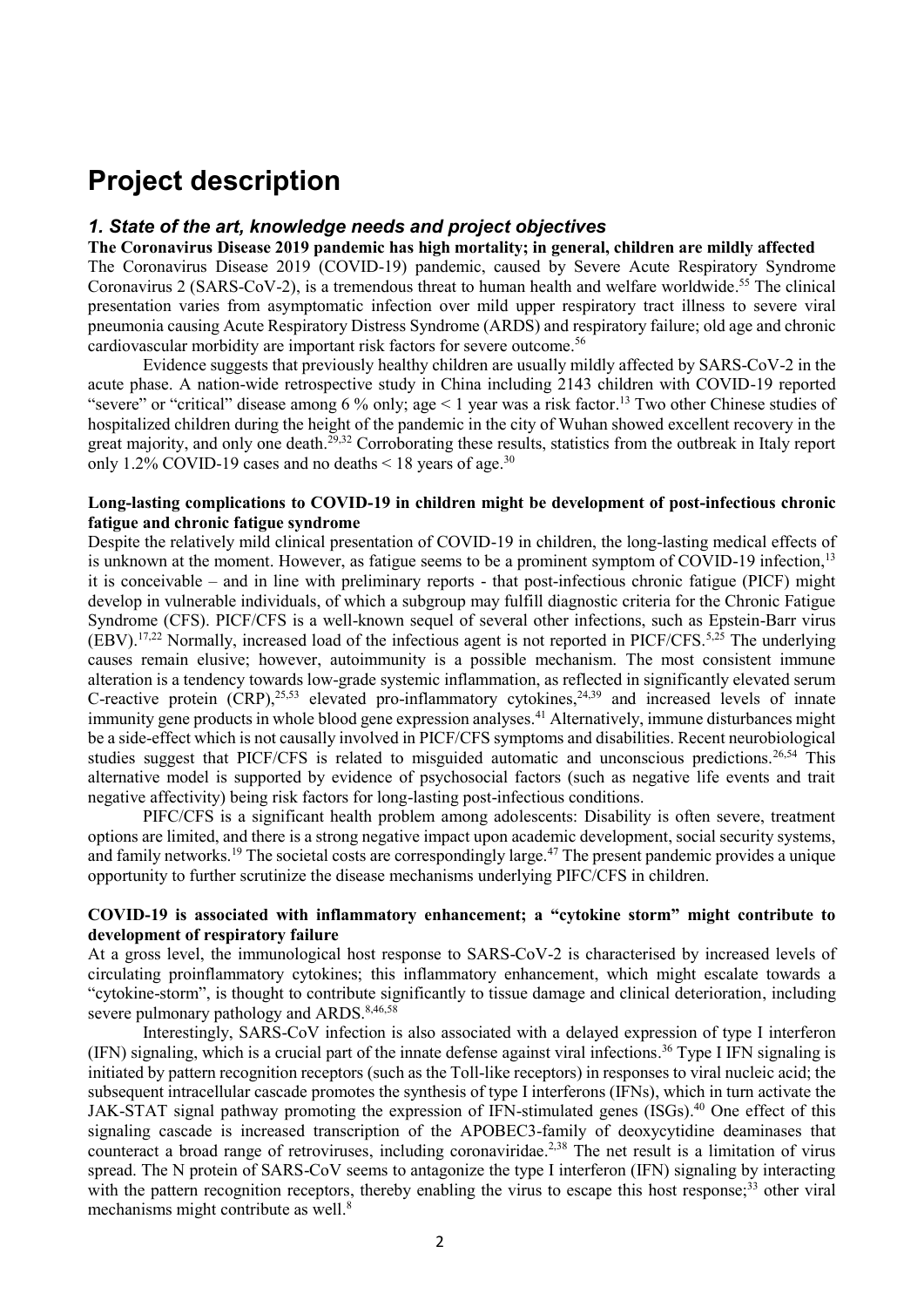This "escape capability" might explain important features of COVID-19 infection as well, such as the rapid viral replication rate in infected individuals, which in turn might contribute to tissue pathology.<sup>28</sup> In addition, it has been hypothesized that this viral IFN antagonism plays a crucial part in promoting the "cytokine storm" in SARS-CoV infection:<sup>7</sup> The delayed type I IFN signaling promotes the accumulation of pathogenic inflammatory monocyte-macrophages (IMMs), which in turn are responsible for increased cytokine levels as well as direct lung tissue damage and inhibition of virus-specific T cell responses. Thus, a detailed mapping of the initial innate responses to SARS-CoV-2 might provide a clue towards better understanding of two separate causes of tissue damage, which over time might amplify each other in a vicious circle: The direct cytotoxic effect of the virus as well as the immunopathologies resulting from uncontrolled inflammatory enhancement.

# **This study aims to study long-term effects in adolescent COVID-19, in particular development of chronic fatigue**

The overarching objective for this prospective cohort study on COVID-19 in adolescents is to study the longterm effects, with particular emphasis on post-infectious chronic fatigue. We hypothesise that children having undergone COVID-19 has a higher prevalence of PICF/CFS long after the acute infectious event; furthermore, that risk factors for PICF/CFS encompass a complex mixture of genetic vulnerability and psychosocial factors.

# *2. Material and methods*

# **The design allows prospective as well as cross-sectional analyses**

Adolescents (12-25 years) with confirmed SARS-CoV-2-infection are eligible for the present study (Table 1, Fig. 2). Inclusion will be based on informed consent from patients/next-of-kin. We assume a total number of 500 included cases. A follow-up control is scheduled 6 months after inclusion. This design enables prospective and cross-sectional analyses.

Risk factors for long-term complications will be analysed using regression modelling. Fatigue is defined as the primary endpoint. This sensation is operationalized using the Chalder Fatigue Questionnaire, which is known to have good validity and reliability in children.<sup>6</sup> Relevant independent (explanatory) variables include (but are not restricted to):

- *Background*: Sex, age, ethnicity, previous medical history, smoking habits in family, presence of allergy/atopy, etc.
- *Initial clinical findings*: Symptom load/intensity, fever, routine blood haematology and biochemistry, etc.
- *Infectious load:* SARS-CoV-2 viral counts.
- *Immune function:* Increased general inflammation
- *Genetic predisposition*: Cf. below (Tab. 2) for a comprehensive list of candidate genetic markers
- *Questionnaire results*: Emotionality (depression/anxiety, emotional awareness), personality factors (neuroticism, worrying), perceived loneliness, and negative life events.
- *Autonomic cardiovascular control*: Increased sympathetic nervous activity, decreased parasympathetic nervous activity
- *Cognitive functions*: Increased verbal memory, attention bias towards disease-related words, reduced working memory



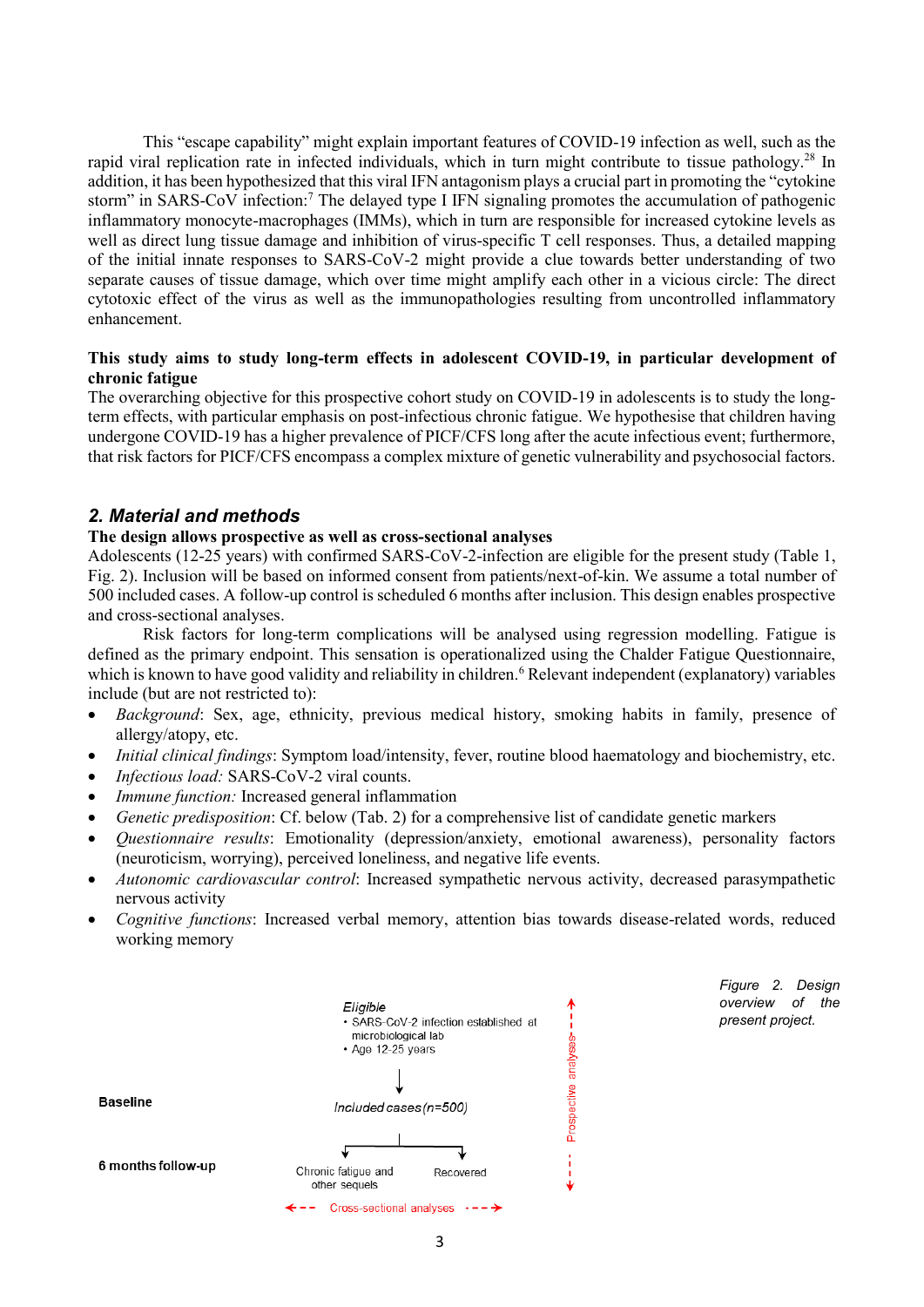#### **Table 1. Criteria for inclusion and exclusion**

**Inclusion criteria** Positive SARS-CoV-2 test Age 12-25 years < 28 days since onset of first symptom **Exclusion criteria**

Hospitalised because of COVID-19 Pregnancy Lack of consent from patient/next-of-kin

#### **Investigations encompass clinical and microbiological assessments, a questionnaire, pressure pain threshold, biobanking and assessment of autonomic and cognitive functions.**

At baseline as well as at 6 months follow-up, included individuals will be exposed to a standardised investigational program, lasting about 1,5 hours. All participants will be instructed to fast overnight and abstain

| Table 2. Candidate genes for gene sequencing |                                                      |  |  |
|----------------------------------------------|------------------------------------------------------|--|--|
| Gene                                         | Protein                                              |  |  |
| ACE                                          | Angiotensine converting enzyme                       |  |  |
| ADRA1A                                       | $\alpha$ 1 <sub>A</sub> adrenergic receptor          |  |  |
| ADRA2A                                       | $\alpha$ <sup>2</sup> A adrenergic receptor          |  |  |
| ADRB <sub>2</sub>                            | $\beta$ 2 adrenergic receptor                        |  |  |
| <b>BDNF</b>                                  | Brain-derived neurotrophic factor                    |  |  |
| CCL27                                        | Chemokine (C-C motif) ligand 27                      |  |  |
| CCR4                                         | C-C chemokine receptor type 4                        |  |  |
| COMT                                         | Catechol-O-methyltransferase                         |  |  |
| CXCL16                                       | Chemokine (C-X-C motif) ligand 16                    |  |  |
| DBH                                          | Dopamine beta-hydroxylase                            |  |  |
| DRD <sub>2</sub>                             | Dopamine receptor $D_2$                              |  |  |
| DRD4                                         | Dopamine receptor D <sub>4</sub>                     |  |  |
| HTR1A                                        | 5-HT1b receptor                                      |  |  |
| HTR1B                                        | 5-HT1a receptor                                      |  |  |
| HTR2A                                        | 5-HT receptor 2A                                     |  |  |
| HTR2C                                        | $5-HT_4$ receptor                                    |  |  |
| HTR4                                         | $5 - HT_{2C}$ receptor                               |  |  |
| <b>IFNG</b>                                  | Interferon gamma                                     |  |  |
| IL10                                         | Interleukin 10                                       |  |  |
| IL12B                                        | Subunit beta of interleukin 12                       |  |  |
| IL17B                                        | Interleukin 17 B                                     |  |  |
| IL17F                                        | IL-17F                                               |  |  |
| IL18                                         | Interleukin-18                                       |  |  |
| IL1A                                         | Interleukin 1 alpha                                  |  |  |
| IL1B                                         | Interleukin 1 beta                                   |  |  |
| IL1RN                                        | Interleukin 1 receptor antagonist                    |  |  |
| IL2RB                                        | Interleukin-2 receptor subunit beta                  |  |  |
| IL4                                          | Interleukin 4                                        |  |  |
| IL6                                          | Interleukin 6                                        |  |  |
| IL6ST                                        | Glycoprotein 130                                     |  |  |
| IL8                                          | Interleukin 8                                        |  |  |
| IRAK4                                        | Interleukin-1 receptor-associated kinase 4           |  |  |
| IRF7                                         | Interferon regulatory factor 7                       |  |  |
| <b>LTA</b>                                   | Lymphotoxin-alpha                                    |  |  |
| MAOA                                         | Monoamine oxidase A                                  |  |  |
| MAOB                                         | Monoamine oxidase B                                  |  |  |
| NR3C1                                        | Glucocorticoid receptor                              |  |  |
| NRAMP1                                       | Natural resistance-associated macrophage protein 1   |  |  |
| P <sub>2</sub> RX7                           | P2X purinoceptor 7                                   |  |  |
| SLC18A2                                      | Vesicular monoamine transporter 2                    |  |  |
| SLC6A2                                       | Norepinephrine transporter                           |  |  |
| SLC6A3                                       | Dopamine active transporter                          |  |  |
| SLC6A4                                       | 5-HT transporter                                     |  |  |
| <b>TH</b>                                    | Tyrosine hydroxylase                                 |  |  |
| <b>TIRAP</b>                                 | Adapter molecule associated with toll-like receptors |  |  |
| TLR4                                         | Toll-like receptor 4                                 |  |  |
| TNF                                          | TNF                                                  |  |  |
| TPH <sub>2</sub>                             | Tryptophan hydroxylase 2                             |  |  |

from tobacco products and caffeine at least 48 hours. Participants will bring morning spot urine in a sterile container as well as a fecal sample (Bio-Me, Oslo, Norway), and are to apply a local anesthetic ointment (EMLA®, AstraZeneca) on both antecubital areas one hour before arriving. Then, the following investigations are to be carried out in a fixed sequence:

 *Clinical assessment*: A comprehensive recording of exposure, previous medical history, symptoms and findings, and routine blood tests.

 *Biobanking*: Biobanking of blood samples (whole blood, plasma, serum, RNA, viable Peripheral Blood Mononuclear Cells (PBMC)) as well as urine, hair and fecal samples, for subsequent analyses (cf. below). Blood sampling will be obtained in a fixed sequence from antecubital venous puncture.

 *Questionnnaire*: A composite questionnaire will chart clinical symptoms, as well as background, psychological and social variables, and will be used for diagnostic categorization according to different case definitions of CFS/ME. The Chalder Fatigue Questionnaire (CFQ) charts subjective experience of physical and mental fatigue, and has been extensively used in CFS research. In this study, the CFQ total linear score (i.e. the sum across all 11 items, each item scored on a zero to three Likert scale) is applied as the primary endpoint in prediction modelling. Furthermore, fatigue caseness is defined as a CFQ total dichotomous score of 4 or higher (each item scored 0-0-1-1). The Hospital Anxiety and Depression Scale (HADS) is a validated questionnaire for charting symptoms of depression and anxiety. It consists of 14 items rated zero to three on Likert scales, allowing computation of sub-scores for depression and anxiety symptoms. In the present study, these sub-scores as well as total sum score will be applied. The Life Event Checklist (LEC) is a validated questionnaire for assessing both positive and negative life events. The inventory lists 45 events; the respondents are asked to mark each of them as positive or negative, and grade their impact on fourpoint Likert scales. The Brief Pain Inventory (BPI) is a validated questionnaire for assessing pain. In this study,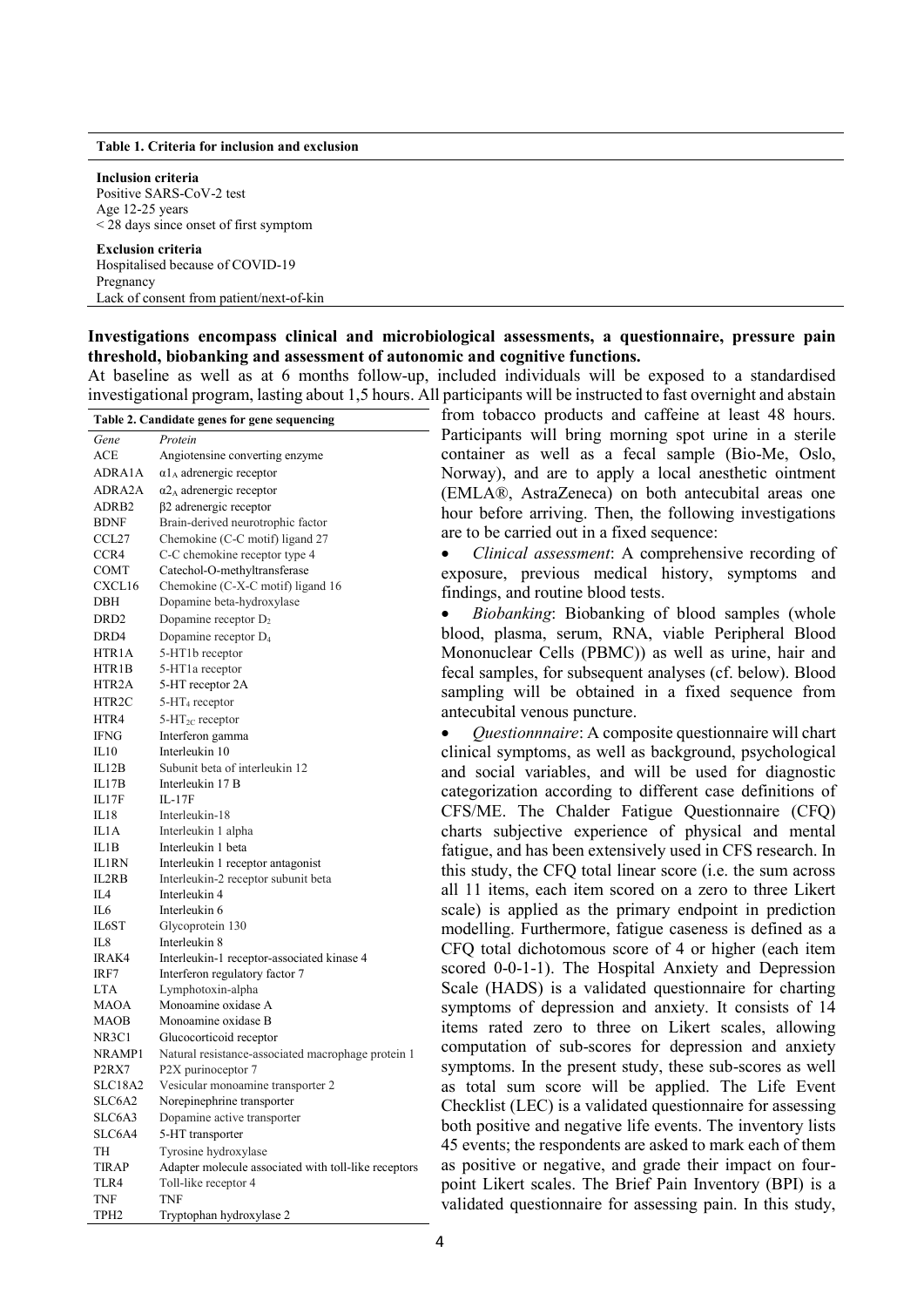the four BPI items assessing pain severity on ten-point Likert scales will be used to compute a total sum score; in addition, scores on a single item (average pain) will be reported. Cf. supplement for further information on questionnaire instruments.

- *Autonomic cardiovascular control*: A 5-minute ECG recording will be performed applying The Bittium Faro 360® device (Bittium Corporation, Oulu, Finland), enabling later heart rate variability analyses. In the frequency-domain, vagal (parasympathetic) activity is the main contributor to high-frequency (HF) variability of heart rate, whereas both vagal and sympathetic activity contributes to low-frequency (LF) variability. The LF/HF ratio is considered an index of sympathovagal balance.
- *Spirometry:* The EasyOne Air® spirometer device (NDD Medical Technologies, Andover, Massachusetts, USA) is used to obtain standard ventilation variables.
- *Cognitive functions.* Participants are exposed to the Hopkins Verbal Learning Test-Revised (HVLT-R), assessing verbal learning, delayed recall, and recognition; the Digit Span forward and backward test, assessing working memory; an Attention Bias test of automatic biases towards disease-associated words; and the Function Acquisition Speed Test assessing cognitive fusion.

Ahus will host the biobank and database for the present study.

### **Considerations on power estimation and statistical analyses**

The novelty of COVID-19 and the lack of comparable studies among adolescents precludes a formal power analyses. However, it should be noted that a prospective cohort of 500 patients is comparable to similar cohort studies in the field. Based upon previous post-infective studies, about 10 % of included patients will adhere to diagnostic definitions of CFS after 6 months; in the present study, that will leave about 50 patients for crosssectional analyses, which is also considered sufficient to detect at least medium effect sizes.

All statistical analyses are carried out with SPSS statistical software, and a  $p < 0.05$  are considered statistically significant. Missing values are to be handled by multiple imputation techniques.

#### **Ethics**

Participation is based upon informed consent, and thorough information will be provided orally as well as in writing to the participants and (if younger than 16 years) to their parents/next-of-kin. All data will be treated and stored without personal identifying information, and in accordance with national directives. Generally, investigational methods are neither harmful nor painful (local anaesthetic ointment will be given prior to venous puncture).

### **Gender perspectives**

Severe COVID-19 appears to be more common in males than in females.<sup>56</sup> Post-infectious complications, however, such as PICF/CFS, are more common among females than males, the ratio being about 3:1. Thus, such complications strongly impact on women's health, but have traditionally received low attention. In this project, possible gender differences will be scrutinized in the analyses.

#### **The projects benefits from a strong relationship to well-established research networks**

The projects builds upon two collaborating networks that have been firmly established through previous research project: a) An international consortium of researchers on post-infectious complications (Collaborative of Fatigue Following Infection, COFFI), encompassing highly reputed research groups from six countries (US, UK, Australia, New Zealand, The Netherlands and Norway), and with the lead co-PI of this proposal as the chair of the consortium; b) An in-house collaborative with the EpiGen Molecular Research Laboratory and the Dept. of Microbiology, which are equipped with state of the art technology and manages the local biobank facilities. There are several co-publications within all these networks already.

#### **The present project will guide clinical care and priorities in acute disease, contribute to development of therapeutics and prophylaxis, and help understand mechanisms behind long-term complications**

The on-going COVID-19 pandemic represents a global threat towards health and welfare. The present project aims to mitigate some of the detrimental consequences. First and foremost, it will provide increased knowledge on long-term effects including a better understanding of PICF/CFS and other sequels, and might guide clinical services and development of prophylactic measures. To the best of our knowledge, no similar study on adolescents has been performed – or is ongoing – at present.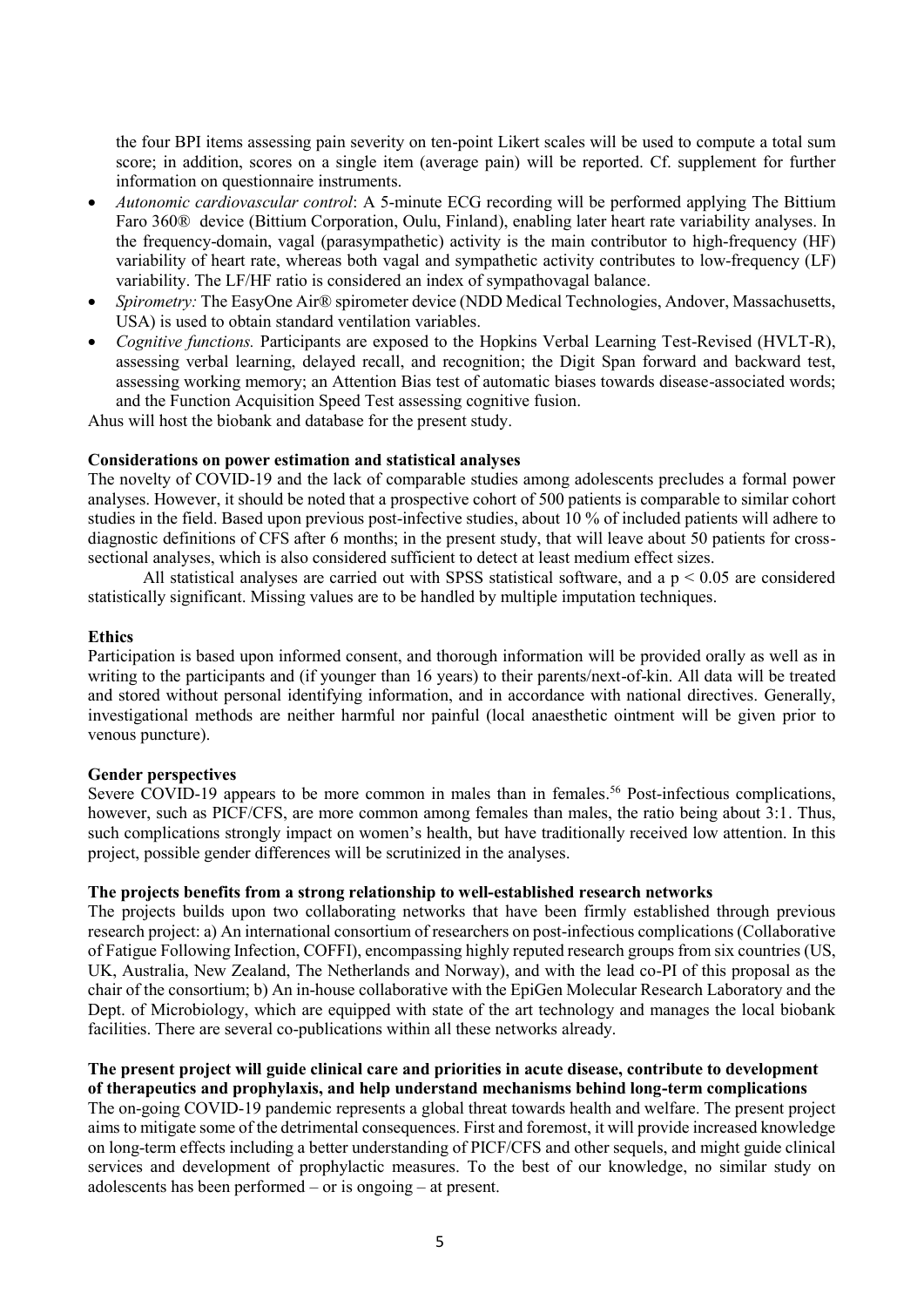#### **Primary and secondary stakeholders**

Given the seriousness of COVID-19 infections and the urgent need for scientific knowledge, rapid and continuous dissemination or project results will receive high attention. The target for dissemination is not restricted to the scientific community, but includes a wide range of health-care workers, politicians, policy makers, health care administrators, and the general public.

#### **Results will be disseminated widely; scientific dissemination is prioritized**

Several means of dissemination will be exploited, including scientific papers; popular science newspaper articles; giving interviews; meetings with politicians, public health providers and other stakeholders; social media. Dissemination to researchers and the scientific community includes publications in international, peerreviewed medical journals. The main results will be offered to journals of high impact. Negative findings will also be reported.

# *3. Implementation*

### **Research group, project managers, and in-house resources**

The present project is hosted by the PAEDIA research group at Akershus University Hospital (Ahus), which has extensive experience in translational immunology as well as clinical research, and a strong track record of result dissemination and implementation. The group has established a well-working infrastructure for patient flow and data acquisition, and a large collaborative network with national and international experts on various methodological aspects.

The PAEDIA research group is headed by Prof. Vegard Wyller, who is also the PI of the present project, and Chair of the COFFI collaboration. Prof. Wyller is the most published and cited PICF/CFS researcher in Norway. Other members of PAEDIA include two postdoctoral fellows, six PhD fellows, two master students, and three clinical consultants. The local research support staff consists of one laboratory engineer, two research nurses and two research secretaries. An internal learning program for PhD fellows has been established, encompassing a) one-to-one supervision sessions; b) regular in-group discussions; c) invited lecturers; d) oral presentation training and practice; e) seminars on selected topics (statistics, ethics). A total of five PhD fellows have successfully graduated over the past four years.

PAEDIA's primary collaborating unit at Ahus is the EpiGen Molecular Research Laboratory, headed by prof. Hilde Nilsen, which is equipped with state of the art technology and manages the local biobank facilities. Profs. Nilsen and Wyller have collaborated closely for several years, enjoying complementary expertise and ensuring a translational perspective.

#### **National collaborative network and the COFFI collaborative**

Over the last decade, Prof. Wyller has established a multidisciplinary national scientific collaborative network, covering a large area of expertise. Several co-publications exist. For the present project, the collaboration with Profs. B. Fevang and T.E. Mollnes at Oslo University hospital provides expertise in basic and applied immunology, the collaboration with Prof. H.L. Nilsen provides expertise in molecular immunology.

The COFFI consortium was founded by principle investigators following 12 post-infection cohorts in six countries.<sup>21</sup> As of March 2019, the consortium is chaired by Prof. Wyller; basic infrastructure (data managing, biobanking, statistical support) has been established, and will be made available for the present project.

Important measures to ensure integration between all collaborators encompass a) Shared responsibility for PhD supervision, b) Regular meetings (video link for international partners) to discuss scientific and strategic challenges; c) Hosting of seminars; and d) Face-to-face meetings.

#### **Infrastructure and activities**

Necessary research infrastructure is primarily related to a) immunological and molecular laboratory facilities, b) biobanking facilities, and c) data management facilities. All these facilities are available through the established collaborative networks, in particular the COFFI collaborative which is already hosted at Ahus.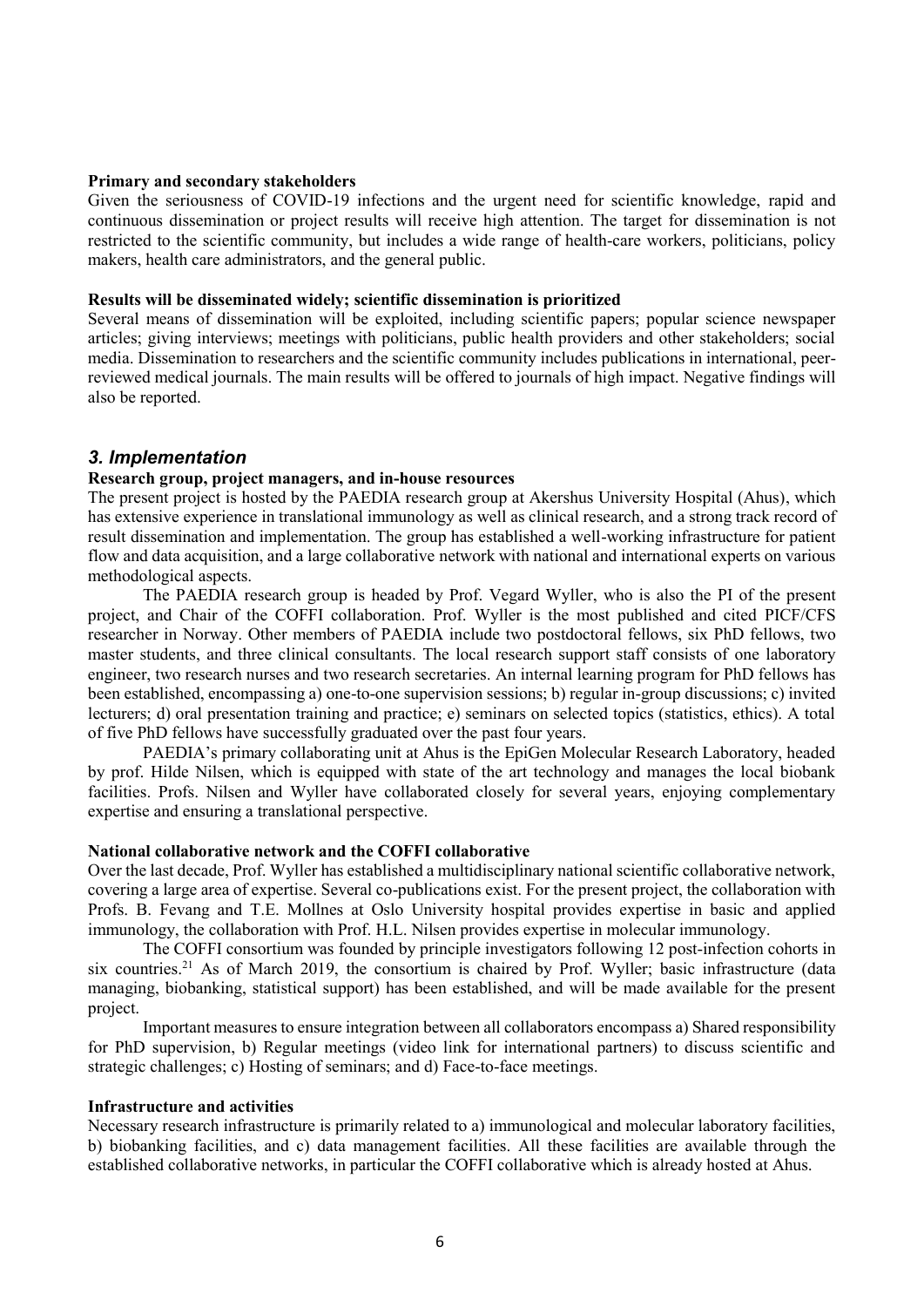#### **Personnel and funding**

Study personnel (paediatrician, research nurse and research secretary) necessary for initiation of the study and primary data acquisition is available within the PAEDIA research group. For data analyses, writing of papers, etc. a full-time PhD fellow will be needed, and funding will be sought from relevant funding institutions during the coming months. Other running costs in the project will be covered by the Section for Research and Development at Dept. of Pediatrics, Ahus.

#### **An advisory board of two user representatives is the most important user involvement**

For the present project, an advisory board of users will formally established, consisting of a) One representative from the "Youth council" at Ahus, consisting of adolescents suffering from chronic disorders; and b) One representative from the organization Recovery Norway, consisting of individuals having recovered from postinfectious chronic fatigue and similar conditions. The advisory board will meet quarterly with the PI; important themes for discussions are results' interpretation and practical impact, ethical issues, considerations regarding further research, and dissemination/implementation strategies.

# *4. References*

- 1. Alhogbani T. Ann Saudi Med 2016;36:78-80.
- 2. Barrett BS, et al. Retrovirology 2017;14:25.
- 3. Beidas M, et al. Intervirology 2018;61:30-5.
- 4. Bi Q, et al. MedRxiv 2020; DOI 10.1101/2020.03.03.20028423
- 5. Cameron B, et al. J Med Virol 2010;82:1684-8
- 6. Chalder T, at el. J Psychosom Res 1993;37:147-53
- 7. Channappanavar R, et al. Cell Host Microbe 2016;19:181-93.
- 8. Channappanavar R, et al. Semin Immunopathol 2017;39:529-39.
- 9. Chen D, et al. Emerg Microbes Infect 2019;8:1511-23.'
- 10. Chen Y, et al. Lancet 2020; March 23.
- 11. Cui Y. J Infect Dis 2020; DOI 10.1093/infdis/jiaa113.
- 12. Desforges M, et al. Viruses 2019;Dec.20.
- 13. Dong Y, et al. Pediatrics 2020; DOI 10.1542/peds.2020-0702
- 14. Edwards K, et al. Biologicals 2019;60:1-7.
- 15. Erikssen G, et al. Circulation 2015;131:337-46.
- 16. Heimdal I, et al. J Infect Dis 2019;219:1198-1206
- 17. Hickie I, et al. BMJ 2006;333:575-81
- 18. Huang C, et al. Lancet 2020;395:497-506.
- 19. Institute of Medicine. Beyond myalgic encephalomyelitis/chronic fatigue syndrome. Washington: The National Academies Press, 2015.
- 20. Ivashkiv LB, et al. Nat Rev Immunol 2014;14:36-49.
- 21. Katz B, et al. Fatigue 2018;6:106-21.
- 22. Katz B, et al. Pediatrics 2009;124:189-93
- 23. Keynan Y, et al. Public Health Genomics 2013;16:9-16.
- 24. Klimas N, et al. Brain Behav Immun 2012;26:1202-10
- 25. Kristiansen M, et al. Brain Behav Immun 2019;80:551-63
- 26. Kube T, et al. Clin Psychol Rev 2020;76:101829.
- 27. Li N, et al. MedRxiv 2020; DOI 10.1101/2020.03.10.20033605
- 28. Liu J, et al. J Med Virol 2020;Febr. 13.
- 29. Liu W, et al. New Engl J Med 2020; DOI 10.1056/NEJMc2003717
- 30. Livingstone E, et al. JAMA 2020; DOI 10.1001/jama.2020.4344
- 31. Lu Q, et al. J Med Virol 2020;March 1.
- 32. Lu X, et al. New Engl J Med 2020; DOI 10.1056/NEJMc2005073
- 33. Lu X, et al. Virus Genes 2011;42:37-45.
- 34. Matsuno AK, et al. PLoS One 2019;14:e0217744.
- 35. Mehta P, et al. Lancet 2020;March 16.
- 36. Menachery VD, et al. mBio 2014;5:e01174-14.
- 37. Mikhail I, et al. Ann Allergy Asthma Immunol 2019;123:352-8.
- 38. Milewska A, et al. Sci Rep 2018;8:5960.
- 39. Montoya JG, et al. Proc Natl Acad Sci USA 2017;114:E7150-8.
- 40. Nelemans T, et al. Viruses 2019;11:961.
- 41. Nguyen CB, et al. J Transl Med 2017;15:102.
- 42. Norwegian Institute of Public Health, [www.fhi.no](http://www.fhi.no/)
- 43. Omigi C, et al. J Pediatr Infect Dis Soc 2019;8:21-8.
- 44. Ornatsky O, et al. J Immunol Methods 2010;361:1-20.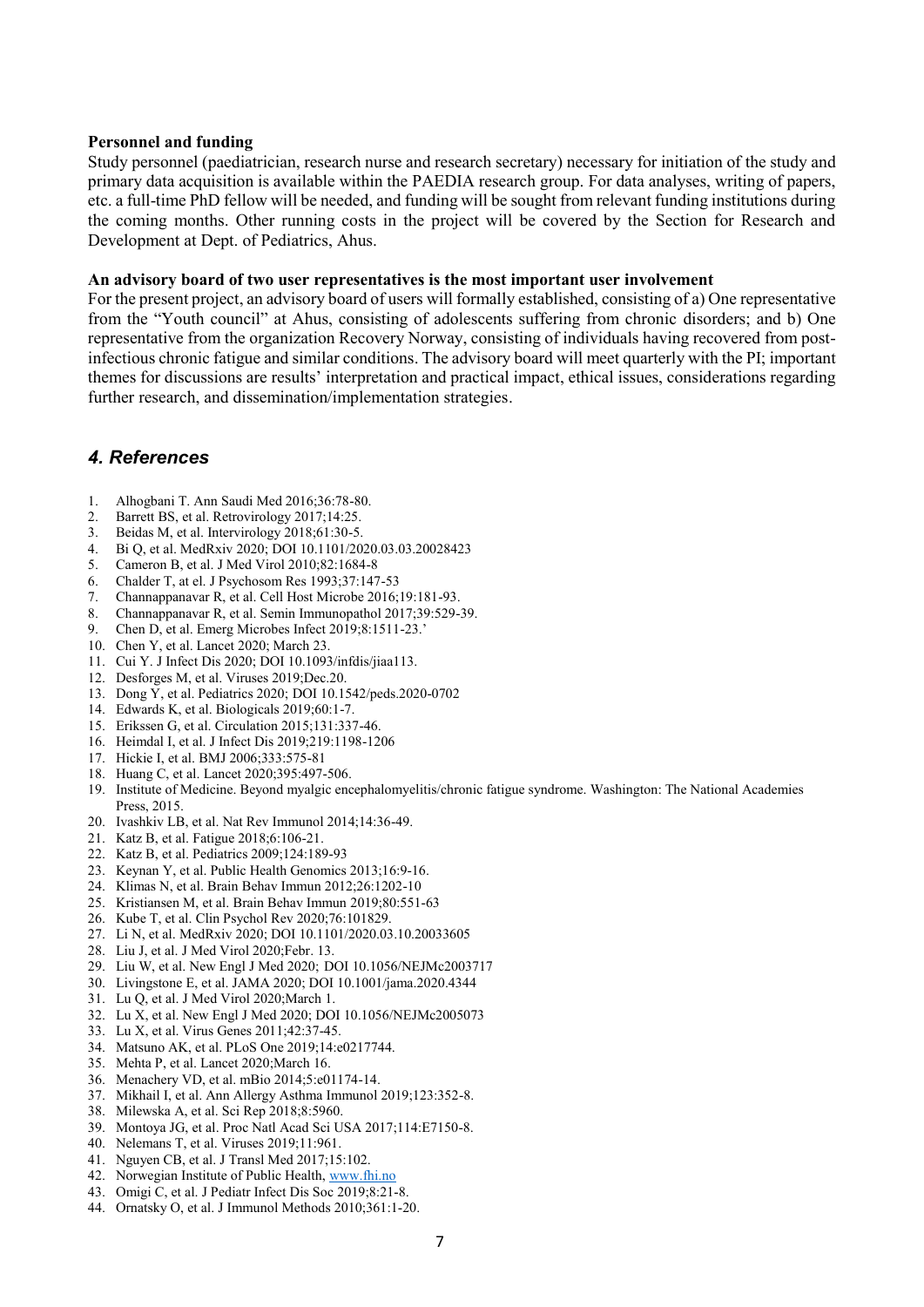- 45. Peteranderl C, et al. Front Immunol 2017;8:313.
- 46. Ramos-Casals M, et al. Lancet 2014;383:1503-16.
- 47. Reynolds KJ, et al. Cost Eff Resource Alloc 2004;2:4.
- 48. Riski H, et al. J Med Virol 1980;6:259-65
- 49. Saglietto A, et al. Lancet 2020;March 23.
- 50. Santilli RA. J Am Vet Med Assoc 2019;255:1150-60.
- 51. Schoggins JW, et al. Nature 2011;472:481-5.
- 52. Shane AL, et al. Lancet 2017;390:1770-80.
- 53. Sulheim D, et al. JAMA Pediatr 2014;168:351-60
- 54. Van Den Berg O, et al. Neurosci Biobehav Rev 2017;74:185-203.
- 55. World Health Organization[. www.who.int](http://www.who.int/)
- 56. Zhou F, et al. Lancet 2020;March 11.
- 57. Zhu X, et al. J Virol 2017;91:e00003-17
- 58. Zumla A, et al. Lancet 2020;395:e35-6.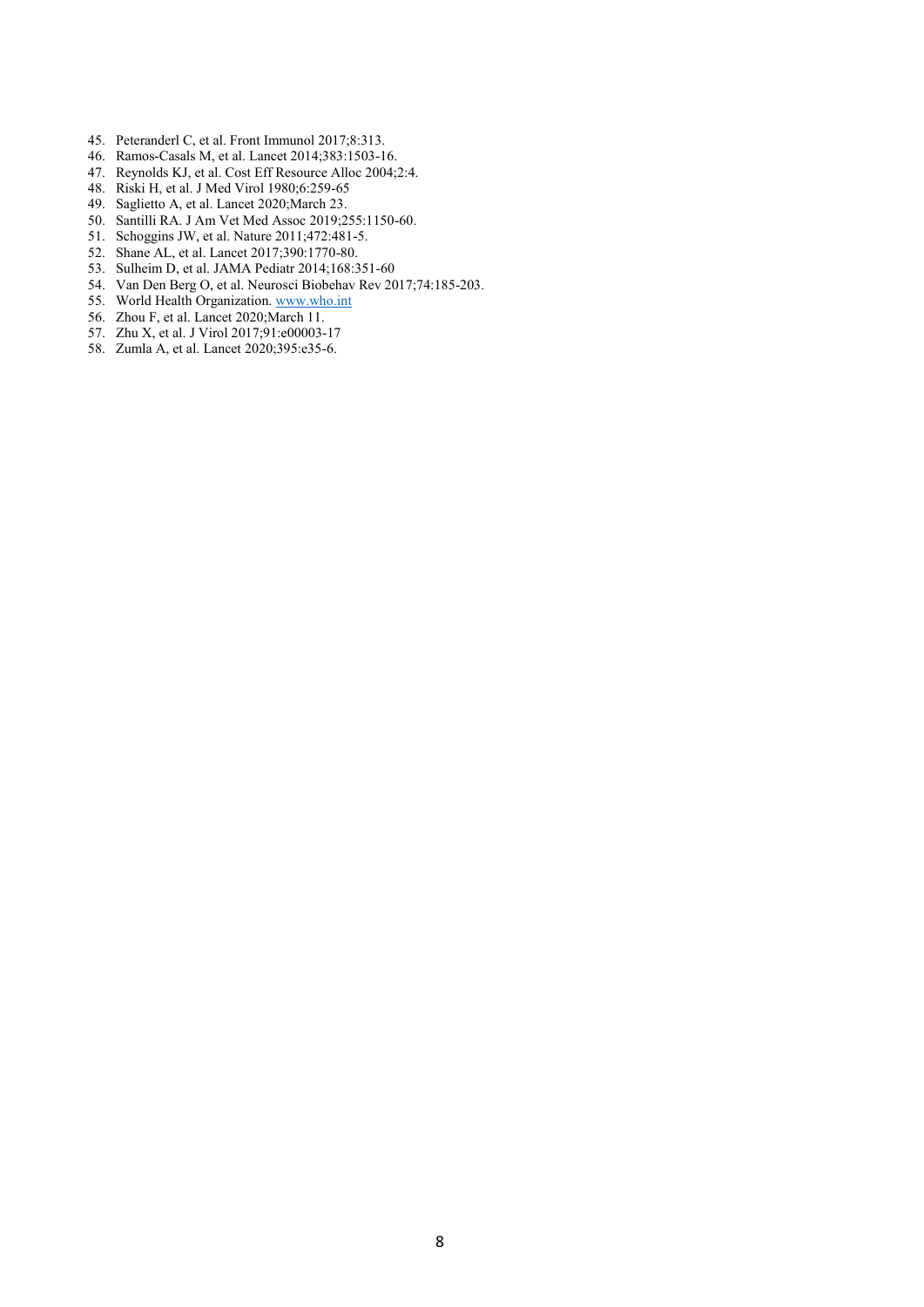



# *Long-Term Effects of COVID-19 in Adolescents (LoTECA)*

# *Supplement*

# **Late effects after COVID-19 in adolescents – overview of inventories**

| Category                                                   | <b>Inventory</b>                            | <b>Characteristics</b>                                                                                                                                                                                   | <b>References</b>                                                                       | $No.$ in<br>questionnaire |
|------------------------------------------------------------|---------------------------------------------|----------------------------------------------------------------------------------------------------------------------------------------------------------------------------------------------------------|-----------------------------------------------------------------------------------------|---------------------------|
| <b>BACKGROUND/DEMOGRAPHICS</b>                             |                                             |                                                                                                                                                                                                          |                                                                                         |                           |
| Household, socioeconomic level                             | Self-invented                               | Household members; parents work/education;<br>chronic disease in family                                                                                                                                  |                                                                                         | $1-6$                     |
| Smoking, alcohol, drugs                                    | Self-invented                               | Alcoholic beverages, illicit drugs, smoking; 5-<br>point Likert scale (never to each day)                                                                                                                |                                                                                         | $7 - 12$                  |
| <b>SYMPTOMS AND FUNCTIONS</b>                              |                                             |                                                                                                                                                                                                          |                                                                                         |                           |
| Fatigue                                                    | Chalder Fatigue Scale                       | 11 items; 4-point Likert scale; each item scored<br>$0-3$ ; total sum score range 0 to 33.                                                                                                               | Chalder T, Berelowitz G,<br>Pawlikowska T, et al. J<br>Psychosom Res<br>1993;37:147-53. | 14                        |
| Chronic Fatigue Syndrome diagnosis<br>and related symptoms | CDC symptom inventory for CFS               | 28 items addressing frequency of symptoms on<br>5-point Likert scale; each item scored 1-5 (never<br>to each day/always).                                                                                | Wagner D, et al. Popul                                                                  | 13                        |
|                                                            | Self-invented                               |                                                                                                                                                                                                          | Health Metr 2005;3:8                                                                    |                           |
| Post-exertional malaise (PEM)                              | PEM items from DePaul Symptom Questionnaire | 5 items addressing frequency of symptoms on 5<br>point Likert scale; each item scored 0-4 (never to<br>each day/always). Average, then multiply with<br>25 to get a 100 point scoring scale.             | Bedree H, et al. Fatigue<br>$2019; 7:166-79$                                            | 13                        |
| Sleep disturbances                                         | Karolinska sleep questionnaire (KSQ)        | 12 items addressing frequency of sleep related<br>problems; 6-point Likert scale scored $1 - 6$ ;<br>lower score means <i>more</i> symptoms. Indexes for<br>insomnia, awakening problems, and sleepiness | Akerstedt T, Ingre M,<br>Broman JE, Kecklund G.<br>Chronobiol Int 2008;25:333-<br>48    | 16                        |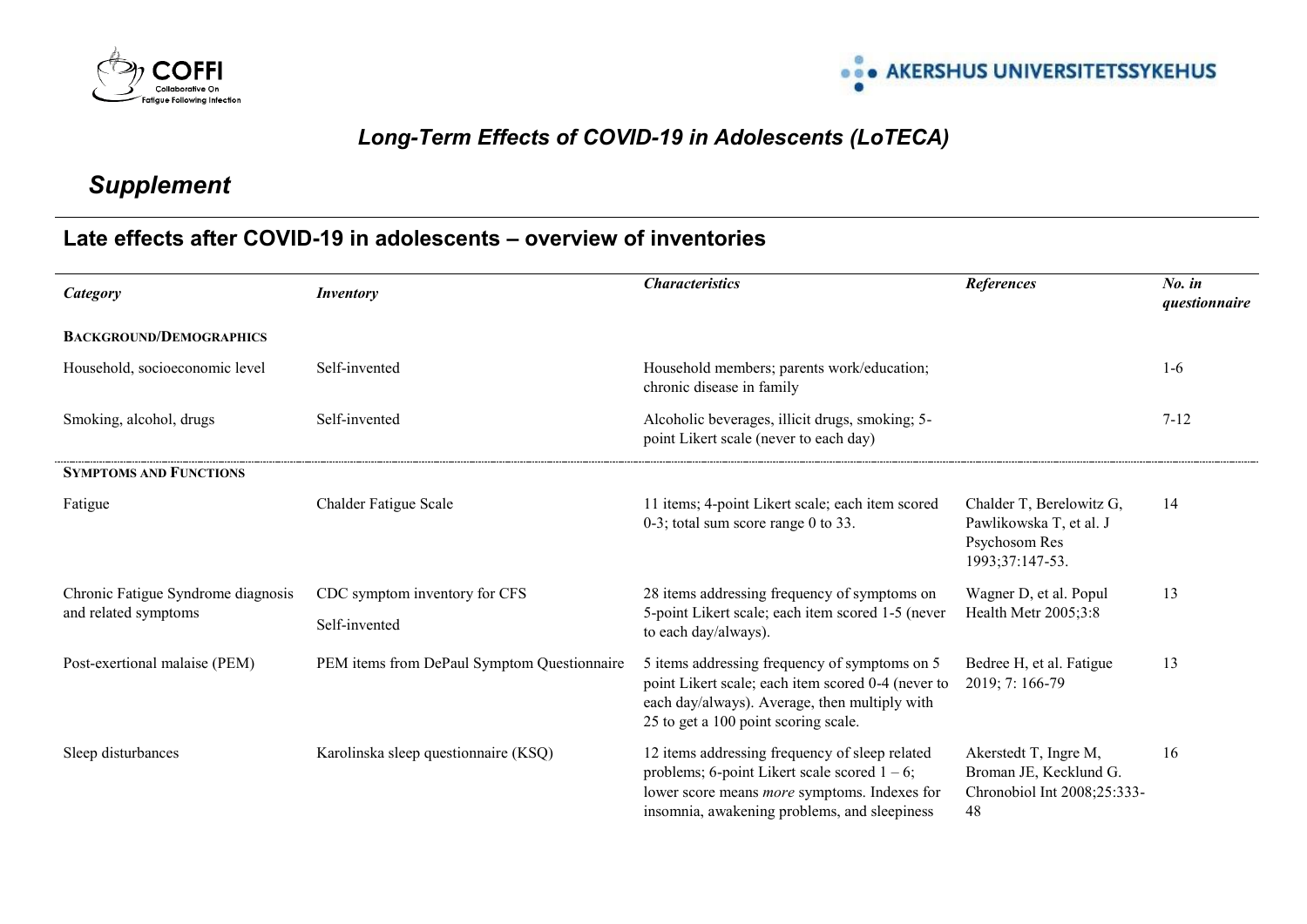| Pain                                | Brief Pain Inventory (BPI)                           | 4 items; 10 point Likert scale score 1 - 10 (no<br>pain to worst pain possible)                                                                                                                    | Klepstad P, et al. J Pain<br><b>Symptom Manage</b><br>2002;24:517-25.    | 15    |
|-------------------------------------|------------------------------------------------------|----------------------------------------------------------------------------------------------------------------------------------------------------------------------------------------------------|--------------------------------------------------------------------------|-------|
| Depression/Anxiety symptoms         | Hospital Anxiety and Depression Symptoms<br>(HADS)   | 14 items; 4 point Likert scale scored $0 - 3$ (8)<br>items with reversed scoring). Indexes for anxiety<br>symptoms and depressive symptoms, also total<br>sum score range 0 to 42.                 | Zigmond AS, Snaith RP.<br>Acta Psychiatr Scand<br>1983;67:361-70.        | 17    |
| Negative affect                     | Positive and Negative Affect Schedule (PANAS-<br>SF) | 5 items addressing negative affects (ashamed,<br>anxious, nervous, hostile, upset); 5-point Likert<br>scale scored 1-5. Total sum score range 5-25                                                 | Thompson ER. J of Cross-<br>Cultural Psychology 2016;<br>38: 227-42.     | 18    |
| Illness perception                  | <b>Brief Illness Perception Questionnaire</b>        | 8 items; 10 point Likert scale, scoring $1 - 10$ .                                                                                                                                                 | Broadbent E, et al. J<br>Psychosom Res<br>2006;60:631-7                  | 20    |
| Quality of life                     | Pediatric Quality of Life (PedsQL)                   | 23 items; 5 point Likert scale scored $0 - 4$ , and<br>then multiplied with 25 to get a 100 point scale;<br>average score reported. Four subdomains: health<br>related, emotional, social, school. | Varni JW, et al. Health and<br>quality of life outcomes<br>2007;5:9.     | 19    |
| Interoception                       | Body Vigilance Scale (BVS)                           | 4 items; 11 point Likert scales $0 - 10$ . Score on<br>item 3 should be devided by 10. Scores on item<br>4: average among 15 sensations. Total sum score<br>range 0 to 40.                         | Schmidt NB, et al. J Consult<br>Clin Psychol 1997; 65: 214-<br>20.       | 21    |
| Miscellaneous/hypotheses generating | Self-invented                                        | a) 1 item addressing avoidance behavior: "To<br>what degree do you avoid everything that may<br>worsen your symptoms"?                                                                             |                                                                          | 20/22 |
|                                     |                                                      | b) 1 item addressing school absenteeism.                                                                                                                                                           |                                                                          |       |
| <b>CONSTITUTIONAL</b>               |                                                      |                                                                                                                                                                                                    |                                                                          |       |
| Neuroticism                         | NEO-FFI-30                                           | 6 items making up the neuroticism axis; 5-point<br>Likert scale scored $0 - 4$ . Total sum score range<br>$0 - 24.$                                                                                | Körner A, et al. Psychother<br>Psychosom Med Psych.<br>2008; 58: 238-245 | 24    |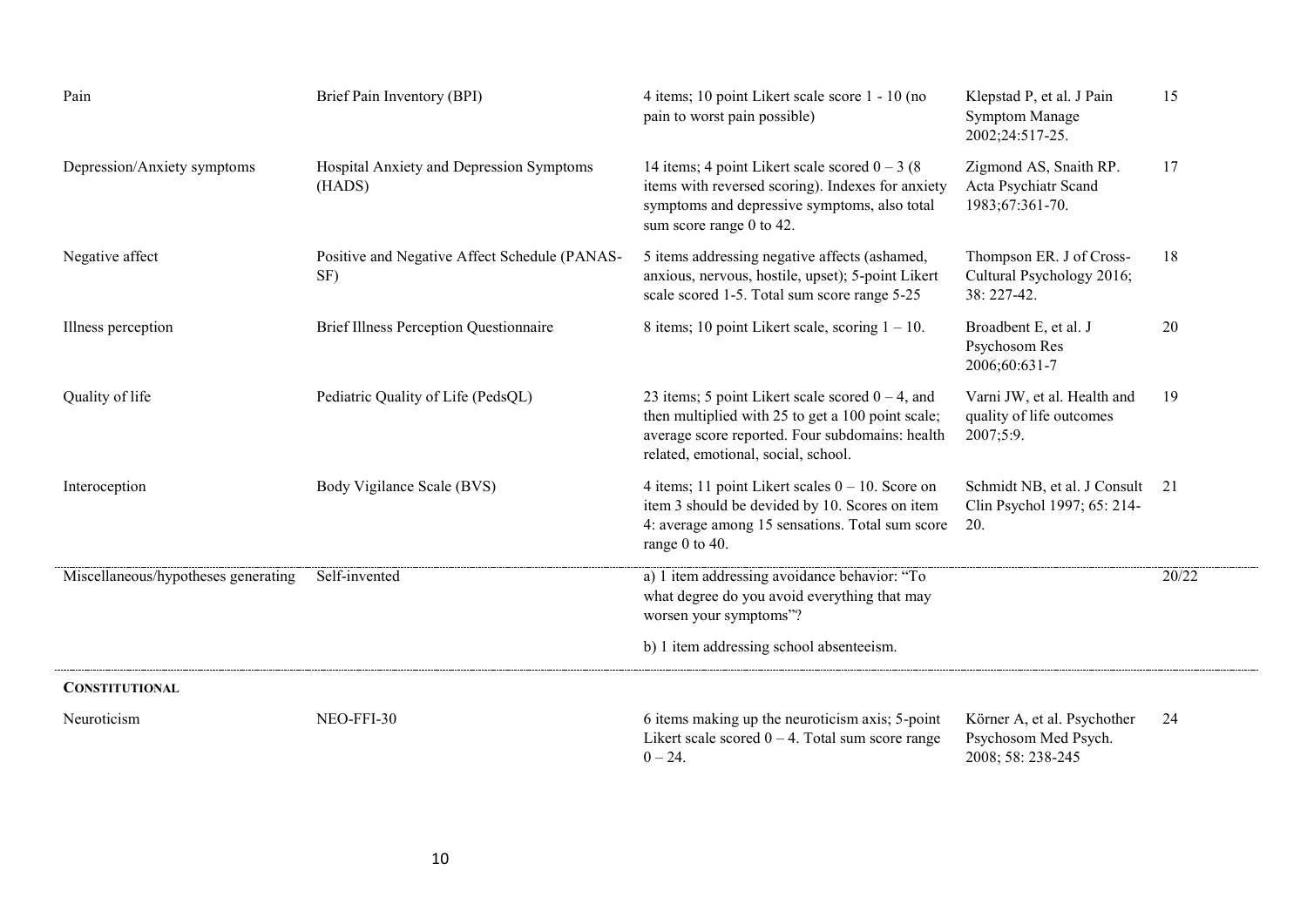| Worrying tendencies                 | Penn State Worry Questionnaire (PSWQ)                                                                                                     | 16 items; 5-point Likert scale scored $1 - 5$<br>(reversed scoring of item1,3,8,10,11). Total sum<br>score range 16 to 80                                                                                                                                     | Pallesen, S, et al.<br>Scandinavian Journal of<br>Psychology 2006, 47, 281-<br>291                                                                                                  | 25       |
|-------------------------------------|-------------------------------------------------------------------------------------------------------------------------------------------|---------------------------------------------------------------------------------------------------------------------------------------------------------------------------------------------------------------------------------------------------------------|-------------------------------------------------------------------------------------------------------------------------------------------------------------------------------------|----------|
| <b>Emotional awareness</b>          | Toronto Alexithymia Scale (TAS-20)                                                                                                        | 7 items making up the index of Difficult<br>identifying feelings. 5-point Likert scale scored<br>1-5, total sum score range 7 to 49.                                                                                                                          | Bagby RM, et al J<br>Psychosom Res 1994;38:33-<br>40.                                                                                                                               | 23       |
| Loneliness                          | UCLA loneliness scale                                                                                                                     | 20 items; 4-point Likert scale scored $1 - 4$<br>(reverse scoring of item 1,5,6,9,10,15,16,19,20).<br>Total sum score from 20 to 80.                                                                                                                          | Russell, D., et al. Journal of<br>Personality and Social<br>Psychology 1980, 39(3),<br>472-480                                                                                      | 26       |
| Self-efficacy                       | General Self-Efficacy Scale, short form                                                                                                   | 6 items; 4-point Likert scale scored $1 - 4$ . Total<br>sum score from 6 to 24.                                                                                                                                                                               | Romppel M, et al.<br>Psychosoc Med 2013; 10:<br>Doc01.                                                                                                                              | 27       |
| Adverse life events                 | Life Events Checklist (LEC)                                                                                                               | 48 prespecified life events (good and bad). 4-<br>point Likert scale addressing subjective impact.                                                                                                                                                            | Johnson JH, McCutcheon,<br>S.M. Assessing life stress in<br>older children and<br>adolescents. In I.G. Sarason<br>& C.C. Spielberger (Eds),<br>Stress and anxiety<br>1980;7:111-25. | 30/31    |
| Miscellaneous/hypotheses generating | Child-Adolscent Perfectionism Scale (CAPS);<br>Highly Sensitive Person Scale (HSP); Parentign<br>Dimension Inventory (PDI); self-invented | a) 1 item addressing socially prescribed<br>perfectionism (from CAPS): "Others always<br>expect me to be perfect", 1-5 Likert scale                                                                                                                           |                                                                                                                                                                                     | 25/28/29 |
|                                     |                                                                                                                                           | b) 2 items from HSP: Startling tendencies and<br>affected by other people's feeling tendencies                                                                                                                                                                |                                                                                                                                                                                     |          |
|                                     |                                                                                                                                           | c) 2 items from the PDI, both addressering<br>parental control.                                                                                                                                                                                               |                                                                                                                                                                                     |          |
|                                     |                                                                                                                                           | d) 4 items self-invented (interoceptive awareness<br>and positive expectancies): "The intensity of<br>symptoms tells how dangerous a disease is"; "if<br>you have a bodily complaint, every effort should<br>be taken not to make it worse"; "it is important |                                                                                                                                                                                     |          |